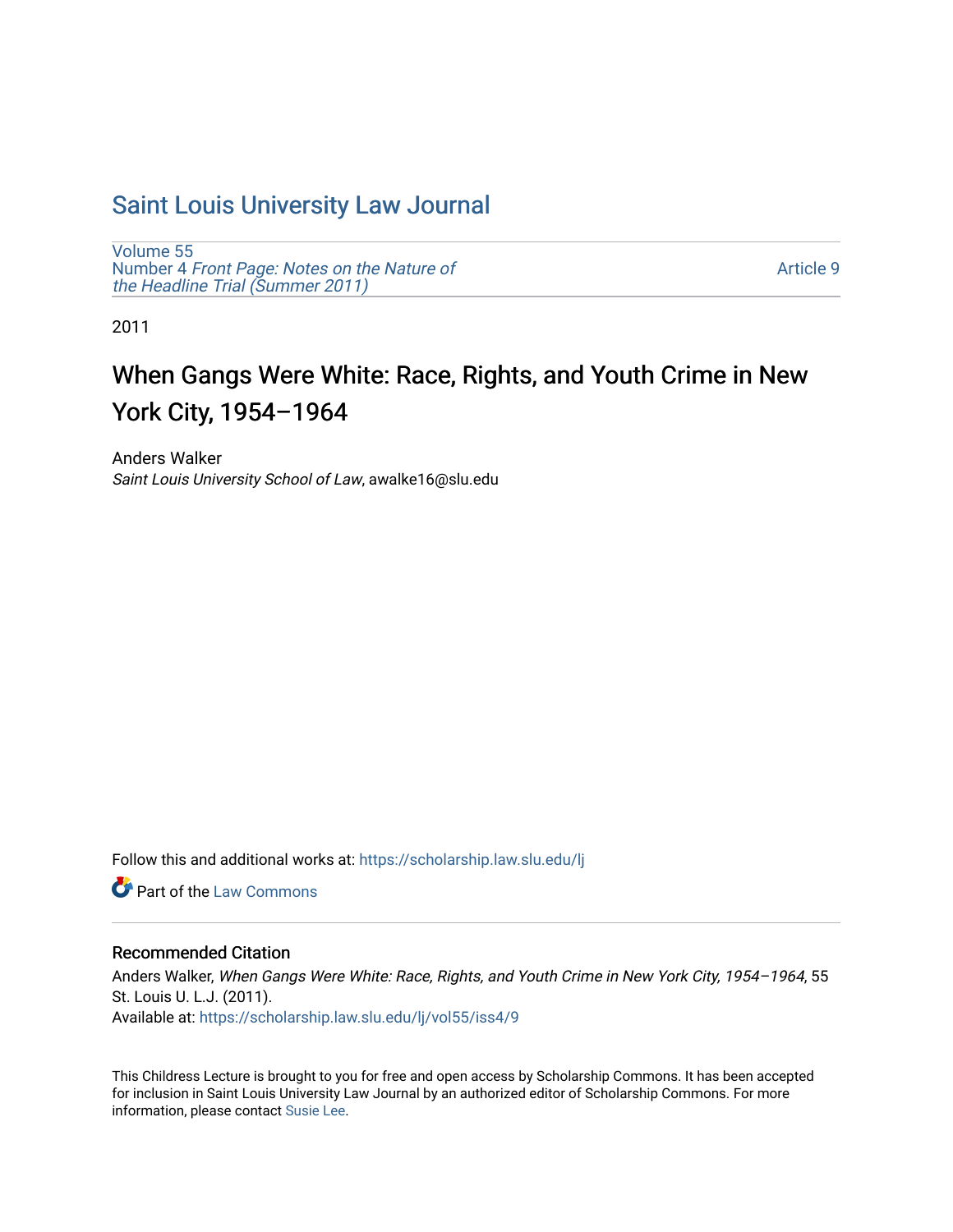## **WHEN GANGS WERE WHITE: RACE, RIGHTS, AND YOUTH CRIME IN NEW YORK CITY, 1954–1964**

#### ANDERS WALKER\*

On August 17, 1954, the District Attorney for Kings County, New York charged four white teenagers with a series of crimes committed in the Williamsburg section of Brooklyn.<sup>1</sup> The District Attorney identified the boys as Jack Koslow, 18, Melvin Mittman and Jerome Lieberman, both 17, and Robert Trachtenberg,  $15<sup>2</sup>$  Police arrested them on August 6, after catching them beating a homeless man in Louis Sobel Park on Division Avenue.<sup>3</sup> Once in custody, the boys quickly confessed to more crimes, including the murder of "a middle-aged vagrant" named Rheinhold Ulrickson, the killing of a black homeless man named Willard Menter, and an assault on two girls, both of whom disappeared after the four boys "waylaid and horse-whipped" them in Brooklyn's McCarren Park around 11:00 pm on August 6.<sup>4</sup> Police later discovered the whip in one of the boys' homes.<sup>5</sup>

Though largely forgotten, the trial of Koslow, Mittman, and Lieberman made headlines during the late summer of 1954, providing a unique lens into popular fears and political responses to juvenile delinquency in the early 1950s. Their trial showcased the manner in which a majority white city looked sympathetically on a crime committed by "bookish" white youth, immediately pushing parents, public officials, and commentators to search for structural causes of youth violence, whether poor schools, inadequate city services, or

<sup>\*</sup> Assistant Professor, Saint Louis University School of Law. Yale University, Ph.D. (2003); Duke University, J.D./M.A. (1998); Wesleyan University, B.A. (1994). I would like to thank Lawrence M. Friedman, Joel Goldstein, and the 2010 Childress Lecture participants at Saint Louis University School of Law for comments and criticism. Chalana Scales-Ferguson provided helpful research assistance.

<sup>1</sup>*. 4 Teen-Agers Seized In Death by Kicking*, N.Y. TIMES, Aug. 18, 1954, at 1.

<sup>2</sup>*. Id.*

<sup>3</sup>*. Id.*; Emanuel Perlmutter, *Brutal Slaying by 3 Youths Baffles Everyone Involved: Court Debate*, N.Y. TIMES, Aug. 19, 1954, at 1.

<sup>4</sup>*. 4 Teen-Agers Seized in Death by Kicking*, *supra* note 1; Perlmutter, *supra* note 3; Murray Schumach, *Path to Murder Traced by Youth: Brooklyn Boy Tells How He and 3 Others Passed Up Girls for Night of Crime*, N.Y. TIMES, Dec. 4, 1954, at 34.

<sup>5</sup>*. 4 Teen-Agers Seized In Death by Kicking*, *supra* note 1.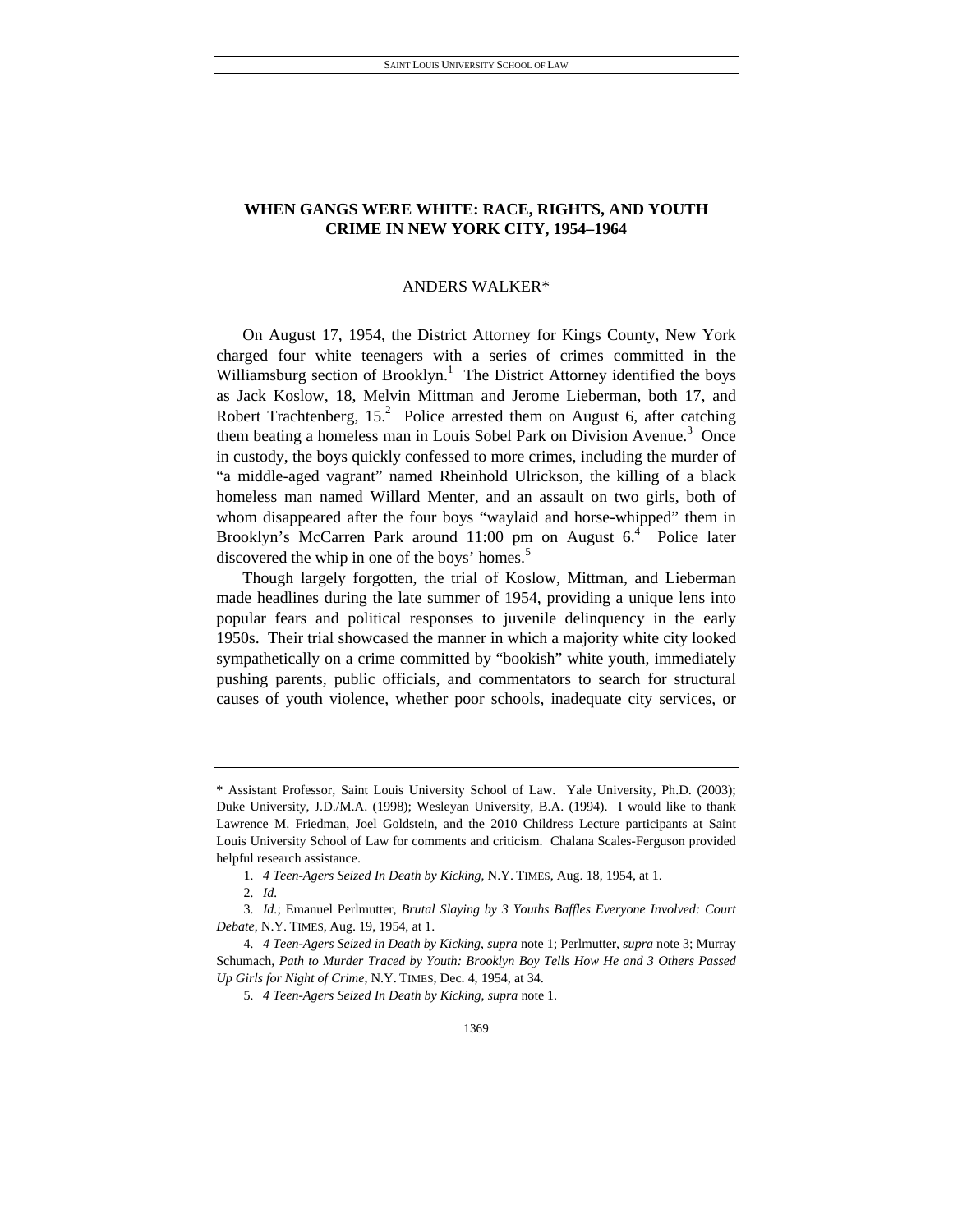failing juvenile courts.<sup>6</sup> Such sympathy, this Comment will posit, contrasted dramatically with public outrage over a similar string of violent crimes perpetrated by black youth on New York City subways during the summer of 1964.<sup>7</sup> Even a brief comparison of the way that newspapers covered these two episodes—situated almost exactly a decade apart—bolsters Professor Lawrence Friedman's larger thesis that headline trials may in fact provide a useful lens through which to view larger cultural and legal trends.<sup>8</sup>

## I. PATH TO MURDER: THE TRIAL OF KOSLOW, MITTMAN, AND LIEBERMAN

Boredom, not evil, led to the callous murder of a Brooklyn homeless man on August 6, 1954. At least that was the story told by Ben Trachtenberg, 15, who spoke openly to a Kings County Court judge and an all-male jury in December of that year.<sup>9</sup> According to Trachtenberg, he and three of his friends, Jack Koslow, Melvin Mittman, and Jerome Lieberman, all met regularly at the Young Men's Hebrew Association building on Bedford Avenue four or five times a week and were there early on the night of August 6, the night of the crime in question.<sup>10</sup> However, as the evening progressed the boys decided to leave the Association, either to go into Manhattan "to meet girls" or stay in Brooklyn and "look for some bums," and maybe some real "entertainment."<sup>11</sup>

Opting for the latter, the boys set out through Brooklyn's streets, eventually happening upon Willard Menter, a black man sleeping on a bench.<sup>12</sup> According to Trachtenberg, they "burned" Menter "with a cigarette" to wake him.<sup>13</sup> Once roused, the boys forced their victim to a pier on the nearby East River where Mittman struck him "in the face" knocking him to the ground.<sup>14</sup> Koslow then pushed Menter into the water.<sup>15</sup> "The last I saw of him," described Koslow in a separate trial, "he was floating on his back toward the barges."<sup>16</sup>

<sup>6</sup>*. See* Murray Schumach, *Brutal Slaying by 3 Youths Baffles Everyone Involved: Case Studies*, N.Y. TIMES, Aug. 19, 1954, at 1.

<sup>7</sup>*. See Gangs Beat and Rob 2 Riders on Upper Manhattan Subways*, N.Y. TIMES, July 18, 1964, at 23; *Wilkins Denounces Negro "Hoodlums"*, N.Y. TIMES, June 24, 1964, at 1.

 <sup>8.</sup> Lawrence M. Friedman, *Front Page: Notes on the Nature and Significance of Headline Trials*, 55 ST. LOUIS U. L.J. 1243 (2011).

 <sup>9.</sup> Schumach, *supra* note 4.

<sup>10</sup>*. Id.*

<sup>11</sup>*. Id.*

<sup>12</sup>*. 4 Teen-Agers Seized in Death by Kicking*, *supra* note 1; Schumach, *supra* note 4.

 <sup>13.</sup> Schumach, *supra* note 4.

 <sup>14.</sup> Murray Schumach, *Alleged Slayer Linked to Sadism: Koslow Said to Have Termed Burning Victim a "Gag" and Drowning Top "Adventure"*, N.Y. TIMES, Dec. 2, 1954, at 35.

 <sup>15.</sup> Schumach, *supra* note 4.

 <sup>16.</sup> Schumach, *supra* note 14.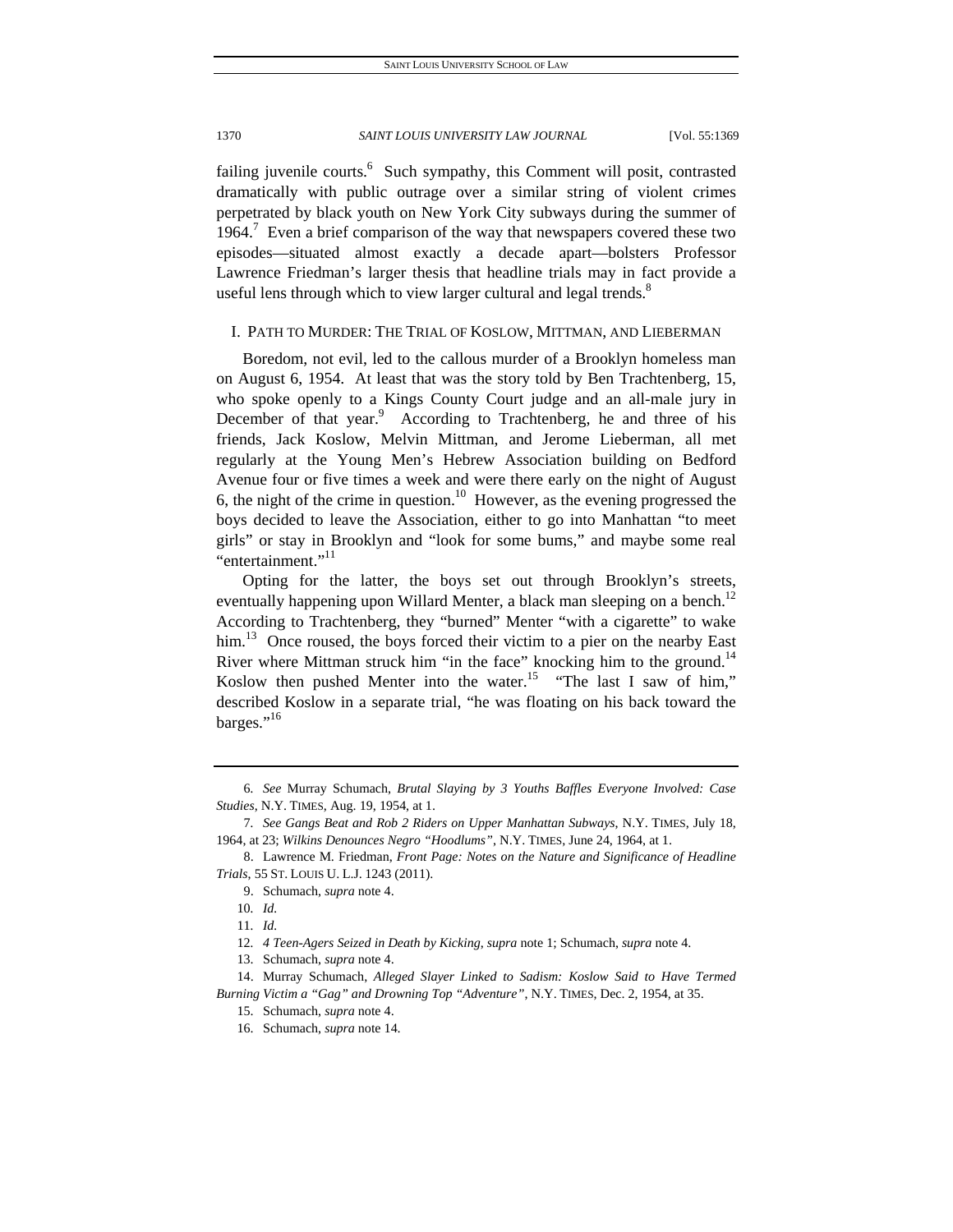Conducted in two separate proceedings, the trials of Koslow, Mittman, Lieberman, and Trachtenberg shocked audiences—Melvin Mittman's father collapsed in court—and even alarmed the general public.<sup>17</sup> Of particular concern was that the teenagers described Menter's killing as "a gag" and an "adventure," characterizations that hinted at a perverse frivolity discordant with murder.<sup>18</sup> Yet, the boys were not known in their neighborhood for hoodlum tendencies.<sup>19</sup> On the contrary, friends and family described them as "bookish."20 "Shyness and love of books and music," reported the *New York Times*, "emerged yesterday as a behavior pattern for the four adolescents accused of having brutally beaten defenseless persons in Brooklyn."<sup>21</sup> "One boy devoted his spare time to playing piano accompaniment to his father's violin," noted the paper. $^{22}$  "Another enjoyed studying medieval history. A third attended the synagogue regularly."<sup>23</sup> According to police, "[t]hey were neat, well-mannered and, with one exception, liked by neighbors who had seen them grow up in the Williamsburg section of Brooklyn."<sup>24</sup>

Only Jack Koslow evoked something akin to a negative response from neighbors and friends. According to witnesses, even though Koslow was "well-read, thoughtful, [and] restrained," (and had even studied Medieval history for a semester at New York University), he claimed to have "an abstract hatred and distaste for bums and vagrants."<sup>25</sup> "[P]ark bums," he explained to police "are no use to society and better off dead."<sup>26</sup> Though such views might have turned popular opinion against an average teenager, Koslow's erudition softened popular perceptions of his conduct. According to *Times* reporter Murray Schumach, Koslow resembled nothing less than "a modern Raskolnikov in a Brooklyn version of Dostoyevsky's 'Crime and Punishment,'" elevating his racist killing into a reenactment of high literature.<sup>27</sup>

The "bookish" nature of the teens not only garnered public sympathy, but sparked a public inquiry into the causes of their crime. New York Assemblyman Edward S. Lentol, a popular public official, agreed to represent the boys, arguing that "society was to blame for the crime charged to the

25*. Id.*

27*. Id.*

<sup>17</sup>*. Id.*

<sup>18</sup>*. Id.*

<sup>19</sup>*. See* Schumach, *supra* note 6.

<sup>20</sup>*. Id.*

<sup>21</sup>*. Id.*

<sup>22</sup>*. Id.*

<sup>23</sup>*. Id.*

 <sup>24.</sup> Schumach, *supra* note 6.

<sup>26</sup>*. Id.*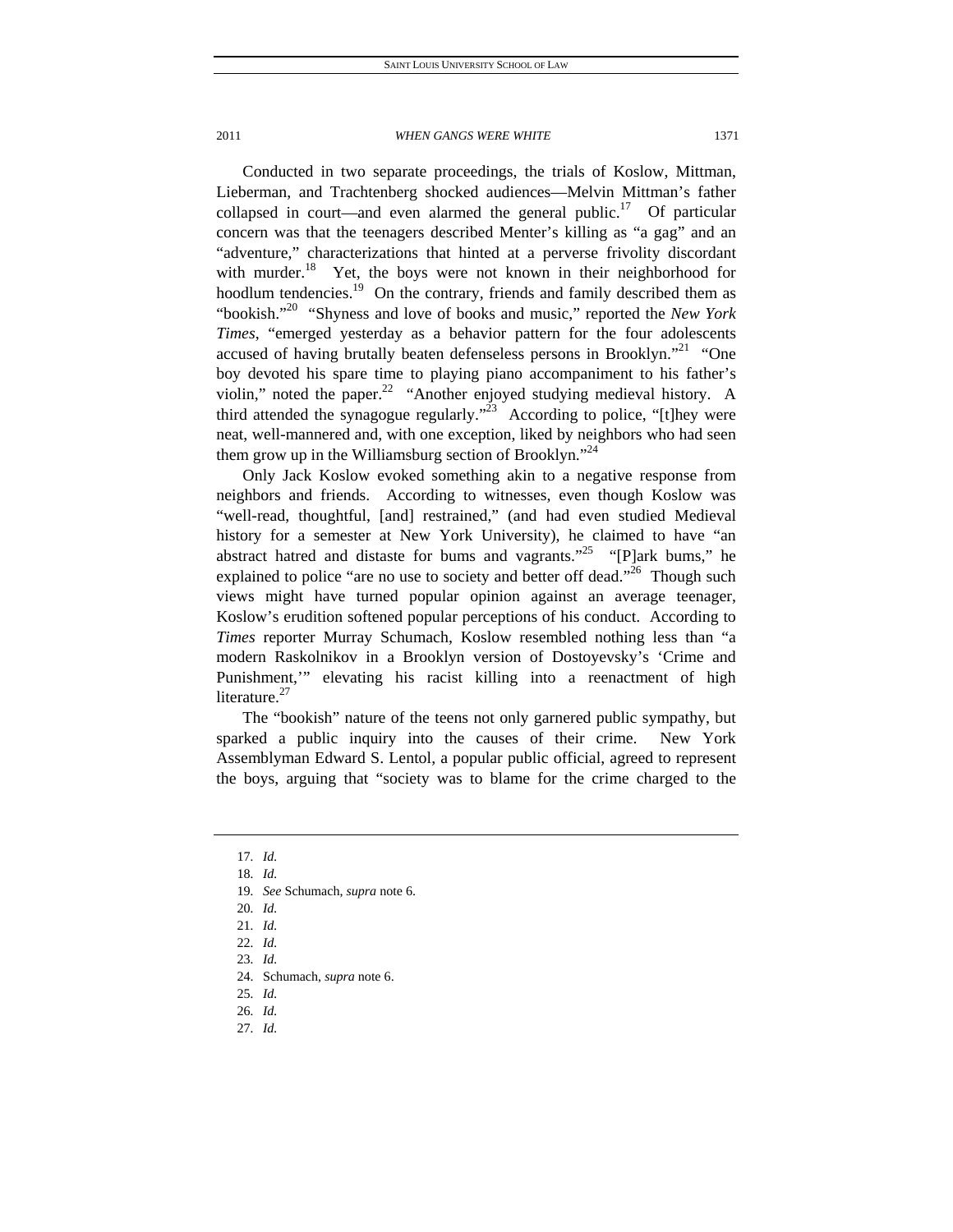youths."<sup>28</sup> "We are reaping the results," he argued, "of our neglect of the problems of youth for the last twenty years."<sup>29</sup> Lentol's argument that society, not the boys, was to blame for Menter's murder made the trial of the youths an inquiry not simply into their criminal tendencies, but the shortcomings of city services. Had the boys been "neighborhood bullies" or "pool hall loiterers," noted the *Times*, their stories may not have generated the same kind of interest into how, precisely, "society" was responsible for their actions. $30$ 

As society entered the case, however, public officials rushed to society's defense, promising larger inquiries into the quality of city services, juvenile justice, and schools. A spokesman for the Board of Education confessed to being "baffled and disturbed" by the crime, promising that "[w]e are going to inquire both into the causes of this violence and the possible remedies."<sup>31</sup> Meanwhile, Kings County Judge Samuel S. Leibowitz ordered an investigation into Brooklyn Children's Courts, which he claimed "were not curing, but encouraging young hoodlums."<sup>32</sup>

While city leaders looked into courts, schools, and youth services, psychiatrists emerged with shocking answers. During a public hearing on juvenile delinquency in New York in February 1955, a psychiatrist named Fredric Wertham argued that the brutal crimes committed by the four teens in Brooklyn the prior summer had in fact been caused by their interest in books but not the kind that newspapers had theorized. $33$  All of the crimes committed by the boys in Brooklyn, argued Wertham, had been inspired by identical crimes described in "crime comics," illustrated serials that appealed to teenagers.<sup>34</sup> Wertham even produced a whip identical to the one used by the boys in McCarren Park that he had ordered out of the back of a comic book.<sup>35</sup> Citing the burning and drowning of Menter, the beating of Ulrickson, and even the whipping of the two girls, Wertham declared that the sources of New York's delinquency problem stemmed not from a lack of city services, but psychological harm caused by mass media, a problem that Wertham collapsed under the general rubric of "social psychiatry."<sup>36</sup>

Though the *Times* did not mention it, Wertham's invention of social psychiatry had been the subject of some interest in New York for a while. As

 34. JAMES GILBERT, A CYCLE OF OUTRAGE: AMERICA'S REACTION TO THE JUVENILE DELINQUENT IN THE 1950S 92 (1986); Harrison, *supra* note 33.

36. GILBERT, *supra* note 34, at 93; Harrison, *supra* note 33.

 <sup>28.</sup> Perlmutter, *supra* note 3.

<sup>29</sup>*. Id.*

 <sup>30.</sup> Schumach, *supra* note 6.

 <sup>31.</sup> Perlmutter, *supra* note 3.

<sup>32</sup>*. Id.*

 <sup>33.</sup> Emma Harrison, *Whip, Knife, Shown as "Comics" Lures*, N.Y. TIMES, Feb. 5, 1955, at 17.

 <sup>35.</sup> Harrison, *supra* note 33.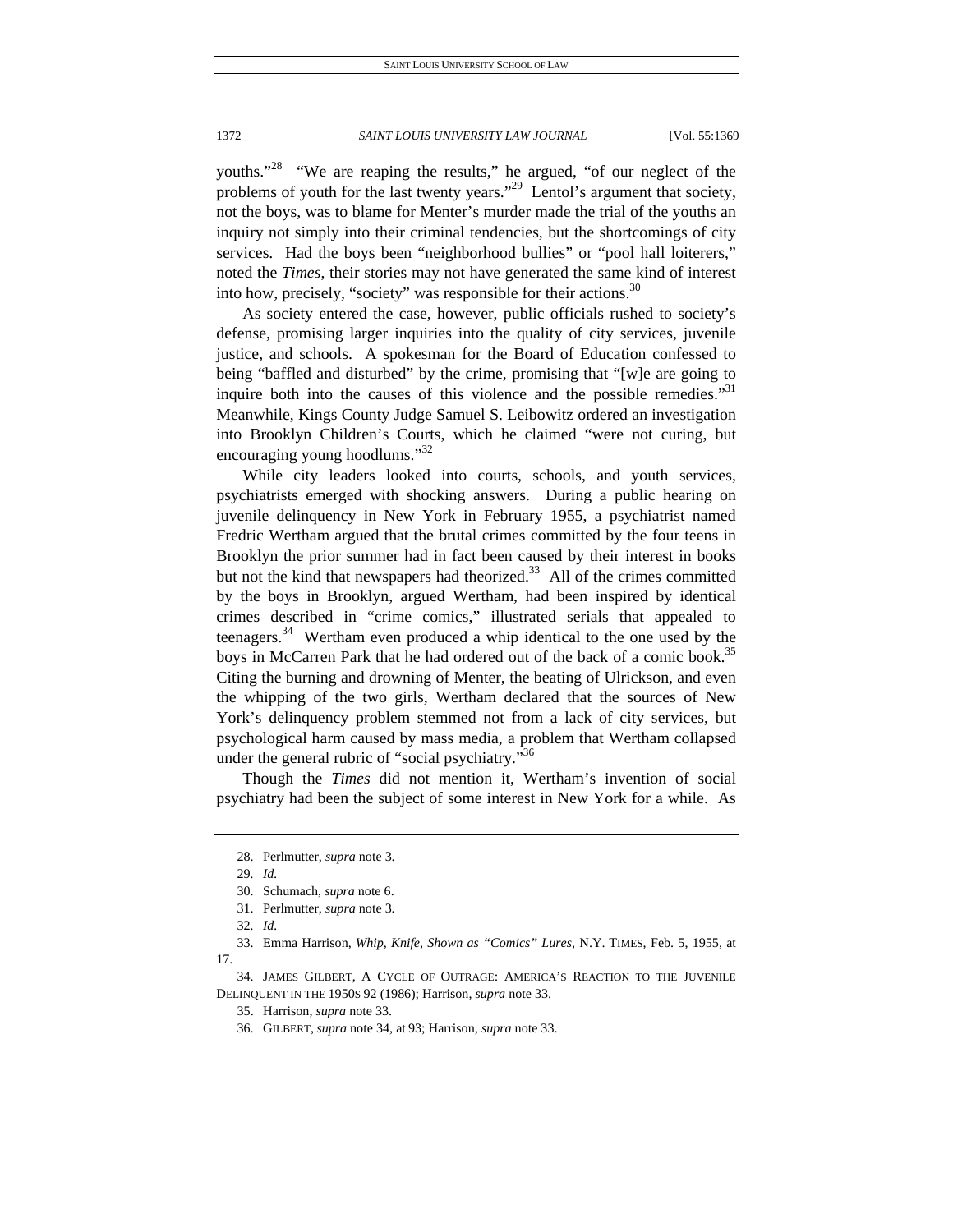early as 1951, NAACP attorney Jack Greenberg had contacted Wertham to see if he might examine a group of black students at his Harlem clinic, assessing whether they had been harmed by segregated schools.<sup>37</sup> As with comic books, Greenberg suspected that segregation also possessed the potential to cause mass psychological harm, making the problem of Jim Crow a question of social psychiatry. This theory led Jack Greenberg to invite Wertham to testify in *Belton v. Gebhart*, the Delaware portion of *Brown v. Board of Education*. 38 "Gardening," declared Wertham in *Belton*, "consists largely in protecting plants from blight and weeds, and the same is true of attending to the growth of children."39

## II. CHANGING DEMOGRAPHICS AND CIVIL RIGHTS

That the NAACP relied on the same psychiatrist who analyzed Koslow, Mittman, and Lieberman for its trial in *Belton v. Gebhart* is significant for at least two reasons. First, Greenberg's interest in Wertham indicates that the NAACP's decision to rely on social science evidence in *Brown* was not necessarily a mistake, as constitutional scholars like Jack Balkin have argued, but may in fact have been a strategic move to align a formal constitutional claim with a popular cultural frame, in this case the social psychiatry of youth.<sup>40</sup> Second, even though the NAACP had good reason to frame their argument in terms of harm to youth in 1954, that cultural frame proved slippery, particularly as the number of juvenile delinquents like Koslow, Mittman, and Lieberman began to grow in cities like New York in the 1950s and become less white.

From 1954—the year that Willard Menter was murdered—to 1964, the racial demographics of New York boroughs like Brooklyn changed dramatically.<sup>41</sup> Due partly to massive in-migrations of African Americans from the South and Hispanic Americans from Puerto Rico, Brooklyn's racial composition went from nearly all-white—and in the case of Williamsburg, all Jewish—to nearly all black and Hispanic, a transition accelerated by massive

 <sup>37.</sup> BART BEATY, FREDRIC WERTHAM AND THE CRITIQUE OF MASS CULTURE 94–95 (2005); RICHARD KLUGER, SIMPLE JUSTICE: THE HISTORY OF *BROWN V. BOARD OF EDUCATION* AND BLACK AMERICA'S STRUGGLE FOR EQUALITY 441, 443 (rev. & expanded ed. 2004)

 <sup>38.</sup> Brown v. Bd. of Educ., 347 U.S. 483 (1954); Belton v. Gebhart, 87 A.2d 862 (Del. Ch. 1952); KLUGER, *supra* note 37, at 436, 444.

 <sup>39.</sup> This quote was also published as the first line of Wertham's book on comic books and delinquency. FREDRIC WERTHAM, SEDUCTION OF THE INNOCENT 2 (1954).

<sup>40</sup>*. See* Anders Walker, Essay, *Blackboard Jungle: Desegregation, Delinquency, and the Cultural Politics of* Brown, 110 COLUM. L. REV. 1911, 1924 (2010).

<sup>41</sup>*. See, e.g.*, JAMES T. PATTERSON, GRAND EXPECTATIONS: THE UNITED STATES, 1945– 1974, at 380 (1997); Howard Pinderhughes, *The Anatomy of Racially Motivated Violence in New York City: A Case Study of Youth in Southern Brooklyn*, 40 SOC. PROB. 478, 481, 483 (1993).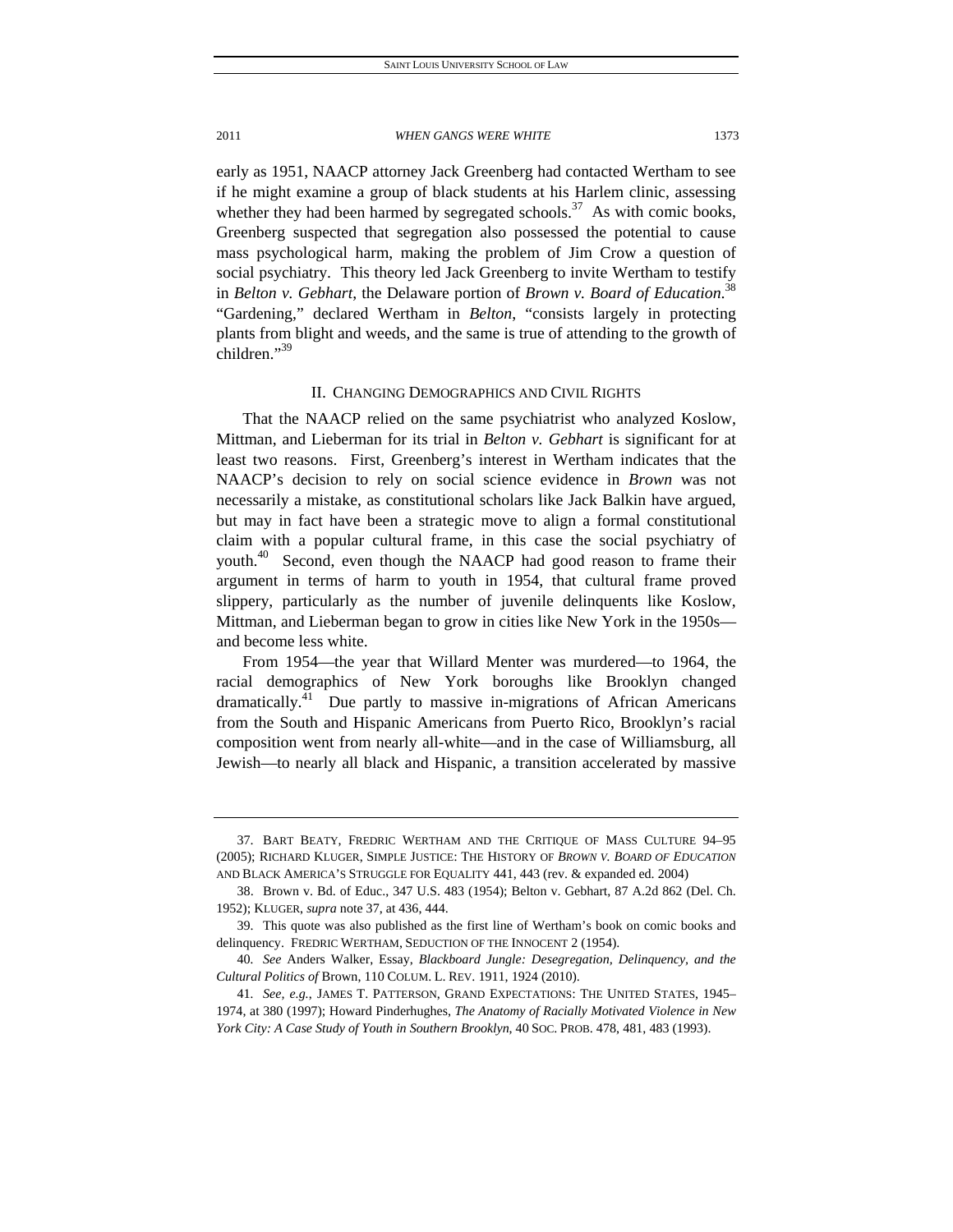white flight to distant suburbs facilitated by ambitious freeway projects sponsored by New York planner Robert Moses.<sup>42</sup>

As racial demographics changed, so too did popular perceptions of delinquency. One year after the *New York Times* portrayed Jack Koslow as Raskolnikov, Metro-Goldwyn-Mayer released a controversial film about juvenile delinquency in an urban setting eerily reminiscent of Brooklyn entitled *Blackboard Jungle*.<sup>43</sup> This time, however, the youths were not "bookish" devourers of high literature, but caricatures of the very "neighborhood bullies" and "pool hall loiterers" that residents of New York City had long feared—exacerbated by the fact that many of them were also black and Hispanic.<sup>44</sup> Though one of the black bullies—played by a young Sidney Poitier—ended up becoming the film's hero, the movie sparked controversy for its frank portrayals of assault, battery, and attempted rape, all set to Bill Haley's "Rock Around the Clock," the first time that Hollywood incorporated rock 'n' roll into film.<sup>45</sup> For some, like Georgia Governor Ernest Vandiver, the movie represented a frightening documentary of what might happen were public schools to be integrated. "[A]n environment of switchblade knives, marijuana, stabbings, rapes, violence and blackboard jungles" declared Vandiver, would descend on the South were the Supreme Court's ruling in *Brown v. Board of Education* to be enforced.<sup>46</sup> Other southern leaders agreed, including future Mississippi Governor and United States Representative John Bell Williams, who organized a formal inquiry into delinquency in desegregated schools in Washington, D.C., seeking a conclusion that integration heightened racial tension and accelerated juvenile crime.<sup>47</sup>

Just as delinquency became a battle cry against *Brown,* so too did delinquency plague the urban North, further complicating popular perceptions—and newspaper coverage—of youth and schools. In 1957, for example, white parents in Brooklyn made headlines by resisting an NAACPsponsored attempt to have a school district in Bedford Stuyvesant, a

<sup>42</sup>*. See, e.g.*, PATTERSON, *supra* note 41, at 380; Owen D. Gutfreund, *Rebuilding New York in the Auto Age: Robert Moses and His Highways*, *in* ROBERT MOSES AND THE MODERN CITY: THE TRANSFORMATION OF NEW YORK 86, 91 (Hilary Ballon & Kenneth T. Jackson eds., 2007); Pinderhughes, *supra* note 41, at 481, 483.

 <sup>43.</sup> BLACKBOARD JUNGLE (Metro-Goldwyn-Mayer 1955).

<sup>44</sup>*. Id.*

<sup>45</sup>*. Id.*; GILBERT, *supra* note 35, at 183.

 <sup>46.</sup> Bruce Galphin, *Vandiver Vows to Stop Atlanta "Surrender" as 2,000 Cheer at Rally: Talmadge and Russell Skirt Issue*, ATL. CONST., Feb. 9, 1960, at 1.

<sup>47</sup>*. Investigation of Public School Conditions: Hearings Before the Subcomm. to Investigate Public School Standards and Conditions, and Juvenile Delinquency in the District of Columbia of the Comm. on the District of Columbia House of Representatives*, 84th Cong., 44–45 (1956).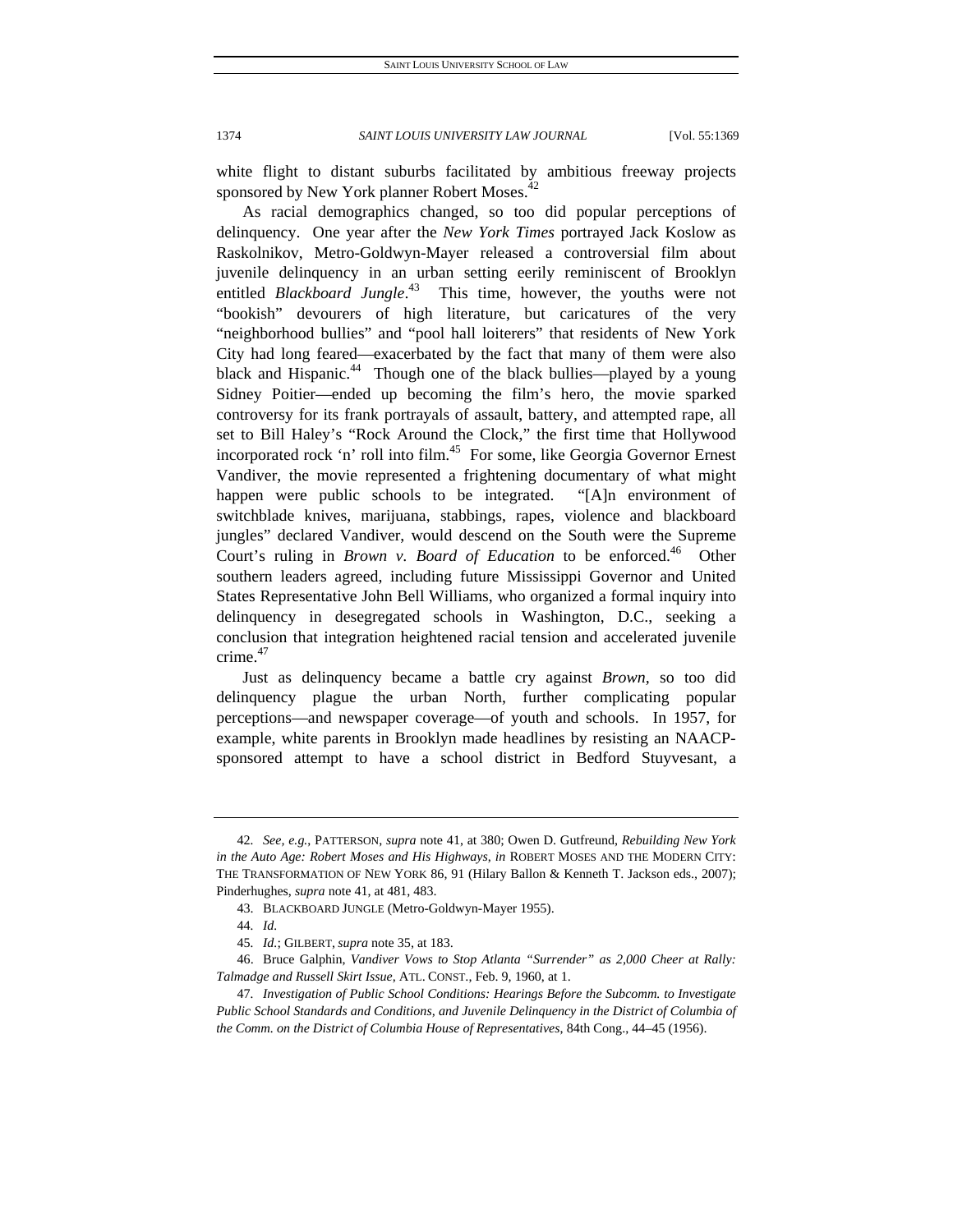predominantly black neighborhood, rezoned to incorporate white students.<sup>48</sup> Part of the hesitation, related the *Times*, resulted from increasing violence at integrated schools in the Bedford-Stuyvesant and Bushwick neighborhoods.<sup>49</sup> In November 1957, a special grand jury called to investigate violence in New York City's public schools garnered further newspaper coverage by calling for the assignment of police officers to patrol hallways after reports of fights between students during class time.<sup>50</sup> In January 1958, the principal of John Marshall Junior High School, an integrated Brooklyn school that had become the site of increasing disorder, including the rape of a female student in the school's basement, made the first page of the *Times* by jumping off the roof of his apartment building before being scheduled to testify before a Kings County grand jury investigating incidents on his campus.<sup>51</sup>

As suicides, rapes, and grand jury investigations made news, the tenor of the coverage changed, moving away from critiques of city services to attacks on ambitious efforts at liberal reform, including *Brown.* "[I would] hate to think what the metropolitan press would have done to us," exclaimed Arkansas Governor Orval Faubus in a 1958 *New York Times* article, "if the Brooklyn school violence had happened in Little Rock. . . . [P]eople are not being told one-tenth of the trouble about racial problems outside the South. $152$  On February 5, 1958, the *Times* reported on another segregationist's view of the Brooklyn violence, this time former Georgia Governor (and then-Senator) Herman Talmadge, who announced that the citizens of Georgia were "deeply sympathetic with the citizens of Brooklyn in the difficulties they are experiencing in maintaining the integrity and independence of their public schools."<sup>53</sup> Talmadge even went so far as to suggest that "the President of the United States send Federal troops to Brooklyn to preserve order in the public schools there in the same manner that he did to force a new social order upon the public schools of Little Rock, Arkansas."<sup>54</sup>

While few took Talmadge seriously, the problem of keeping headlines focused on southern racism—not northern delinquency—proved to be part of a much larger challenge faced by civil rights leaders in the late  $1950s$ .<sup>55</sup> In 1958,

 <sup>48.</sup> Benjamin Fine, *City to Spur Integration by Building of 60 Schools*, N.Y. TIMES, Oct. 31, 1957, at 1.

<sup>49</sup>*. See* Lawrence Fellows, *Policeman for Each City School Urged by Brooklyn Grand Jury*, N.Y. TIMES, Nov. 26, 1957, at 1 (discussing a possible solution to "lawlessness in Brooklyn's public schools").

<sup>50</sup>*. Id.*

 <sup>51.</sup> Emanuel Perlmutter, *Head of School Beset by Crime Leaps to Death*, N.Y. TIMES, Jan. 29, 1958, at 1.

<sup>52</sup>*. Faubus Scores School Violence*, N.Y. TIMES, Feb. 1, 1958, at 10.

<sup>53</sup>*. 2 Senators Clash on City's Schools*, N.Y. TIMES, Feb. 5, 1958, at 16.

<sup>54</sup>*. Id.*

<sup>55</sup>*. See* PATTERSON, *supra* note 41, at 411.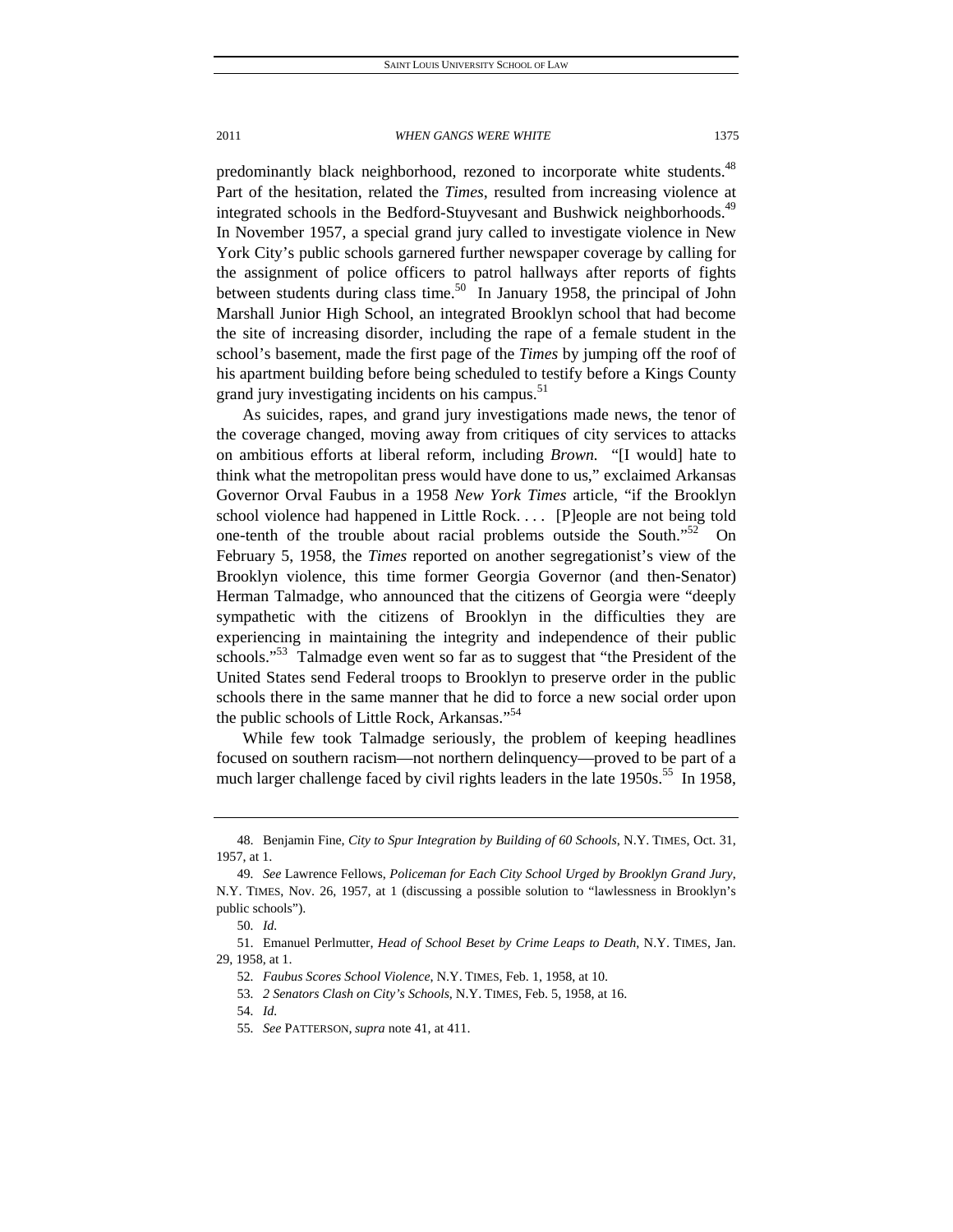for example, Martin Luther King, Jr. sought to draw publicity to the southern struggle for civil rights by publishing *Stride Toward Freedom*, a personal memoir of the Montgomery Bus Boycott.<sup>56</sup> From May 1957 to May 1959, King and A. Philip Randolph organized mass "prayer pilgrimages" that drew thousands to Washington, D.C., commemorating the Supreme Court's decision in *Brown v. Board of Education.*<sup>57</sup>

Despite such efforts, national interest in the southern freedom struggle dozed until February 1960, when African American students at the Agricultural and Technical College of North Carolina in Greensboro staged a wave of sit-in demonstrations, immediately capturing the attention of the national media.<sup>58</sup> Thanks in part to newspaper coverage, black students across the South quickly began holding similar demonstrations, sparking the first region-wide protest campaign since *Brown.*59 Indeed, for civil rights scholars like David J. Garrow, the sit-ins marked the decisive beginning of a new direct action phase of the civil rights movement, one that would last through  $1968$ <sup>60</sup>

Critical to direct action was non-violence. $61$  So long as black demonstrators remained non-violent, their protests retained a higher likelihood of winning popular support, partly because they instigated what Leo Kuper has called "Embarrassment of the Rulers."<sup>62</sup> Such embarrassment stemmed from the fact that the demonstrators frequently had to endure violent white reactions—a recurring theme that lent the civil rights demonstrations a Christlike quality. Ann Moody, a black activist, described a student sit-in at a Woolworth's in Jackson, Mississippi in 1960:

We bowed our heads and all hell broke loose. A man rushed forward, threw Memphis from his seat, and slapped my face. Then another man who worked in the store threw me against the adjoining counter.

 Down on my knees on the floor, I saw Memphis lying near the lunch counter with blood running out of the corners of his mouth.<sup>6</sup>

 <sup>56.</sup> MARTIN LUTHER KING, JR., STRIDE TOWARD FREEDOM: THE MONTGOMERY STORY (1958).

 <sup>57.</sup> JAMES H. LAUE, DIRECT ACTION AND DESEGREGATION, 1960–1962: TOWARD A THEORY OF THE RATIONALIZATION OF PROTEST 71 (David J. Garrow ed., Martin Luther King, Jr., and the Civil Rights Movement Ser., 1989); PATTERSON, *supra* note 41, at 411.

 <sup>58.</sup> LAUE, *supra* note 57, at 76.

<sup>59</sup>*. Id.* at 76–77. While the Montgomery Bus Boycott of 1955–1956 might also be framed as a grassroots movement, the sit-ins proved to be the first truly mass movement in that they comprised a wave of related protests across the entire South. *Id.* 

 <sup>60.</sup> David J. Garrow, *Series Editor's Preface to* LAUE, *supra* note 57, at xiii, xiii.

<sup>61</sup>*. See* LAUE, *supra* note 57, at 6–7.

<sup>62</sup>*. Id.* at 6.

 <sup>63.</sup> ANN MOODY, COMING OF AGE IN MISSISSIPPI 265–66 (1976).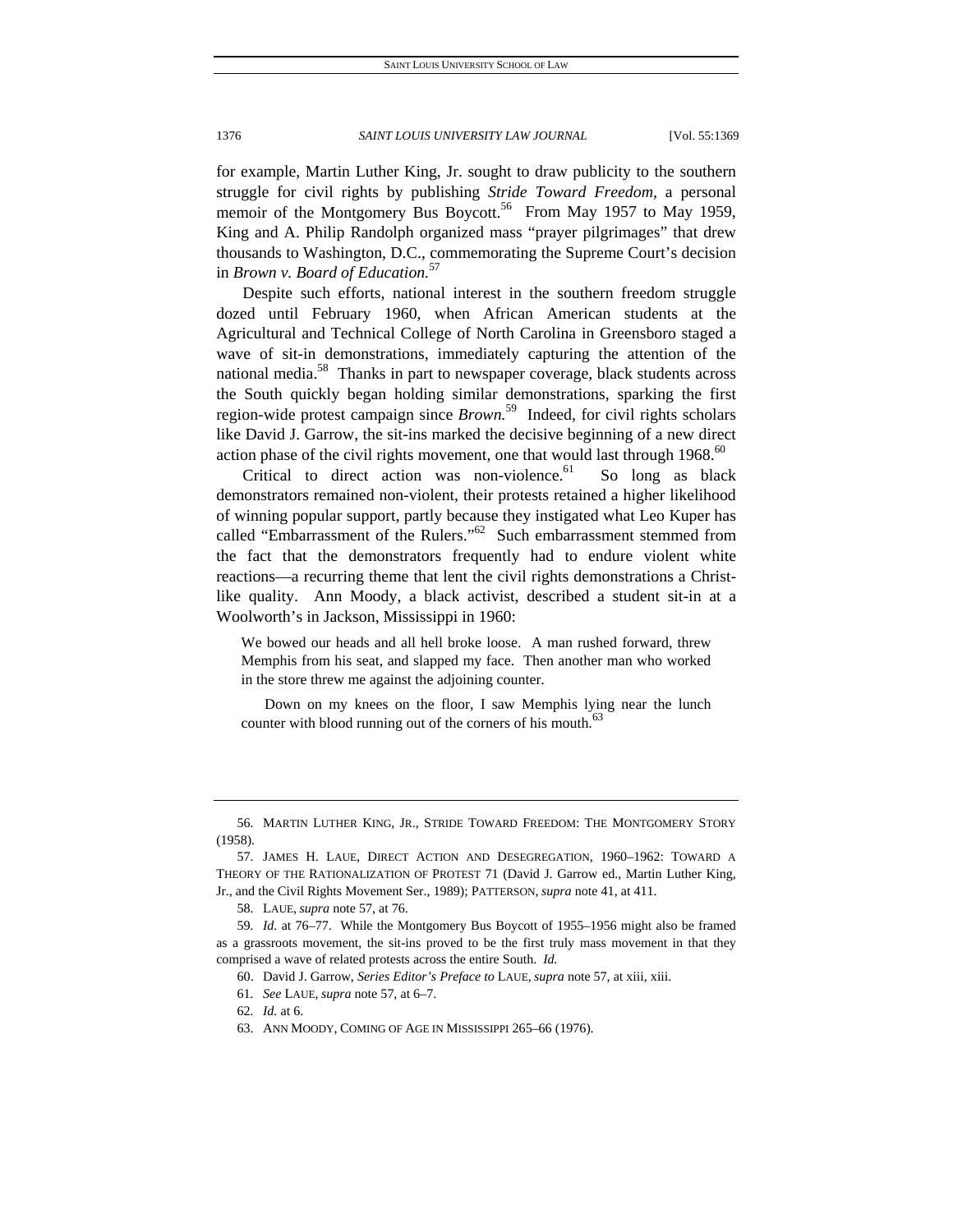Black activist John Lewis recalled a similar scene in Nashville:

It was a Woolworth in the heart of the downtown area, and we occupied every seat at the lunch counter, every seat in the restaurant, and it did happen. A group of young white men came in and they started pulling and beating primarily the young women. They put lighted cigarettes down their backs, in their hair, and they were really beating people.<sup>64</sup>

That white attackers included youths, as Lewis noted, reframed segregationist frames of delinquency as a problem stemming not from racial minorities but errant whites, embarrassing white leaders. Arch-segregationist James Jackson Kilpatrick wrote in an embarrassed tone in 1960:

 Many a Virginian must have felt a tinge of wry regret at the state of things as they are, in reading of Saturday's "sitdowns" by Negro students in Richmond stores. Here were the colored students, in coats, white shirts, ties, and one of them was reading Goethe and one was taking notes from a biology text. And here, on the sidewalk outside, was a gang of white boys come to heckle, a ragtail rabble, slack-jawed, black-jacketed, grinning fit to kill, and some of them, God save the mark, were waving the proud and honored flag of the Southern States in the last war fought by gentlemen. *Eheu!* It gives one pause. 65

Kilpatrick's lament underscored the power of non-violence to stir embarrassment among southern whites, particularly when white teenagers acted like "neighborhood bullies" and "poolhouse loiterers," losing them sympathy at the national level. However, precisely because perceptions of non-violence hinged on superlative black behavior in the face of churlish white conduct, headlines capturing bad black behavior in other contexts jeopardized movement gains, even if they had nothing whatsoever to do with segregation or the South. This became painfully clear in New York City in 1964, when black teenagers engaged in a wave of subway assaults.

## CONCLUSION: "GANGS BEAT AND ROB ON UPPER MANHATTAN SUBWAYS"

On July 17, 1964, a gang of "[a]bout 15 youths, including several girls," boarded a New York City subway car occupied by Julian Zalewski, a fiftyseven-year-old actor heading south from the Columbia-Presbyterian medical Center on 168th street.<sup>66</sup> The youths, who were black, boarded Zalewski's car at Harlem's 125th street, robbed him, and then exited on 116th after Zalewski

 <sup>64.</sup> VOICES OF FREEDOM: AN ORAL HISTORY OF THE CIVIL RIGHTS MOVEMENT FROM THE 1950S THROUGH THE 1980S 58 (Henry Hampton et al. eds., 1990).

 <sup>65.</sup> James Jackson Kilpatrick, Editorial, *The Sitdowns*, RICHMOND NEWS LEADER, Feb. 22, 1960 (emphasis in original); *see also* ROBERT WEISBROT, FREEDOM BOUND: A HISTORY OF AMERICA'S CIVIL RIGHTS MOVEMENT 29 (1990).

<sup>66</sup>*. Gangs Beat and Rob 2 Riders on Upper Manhattan Subways*, *supra* note 7.